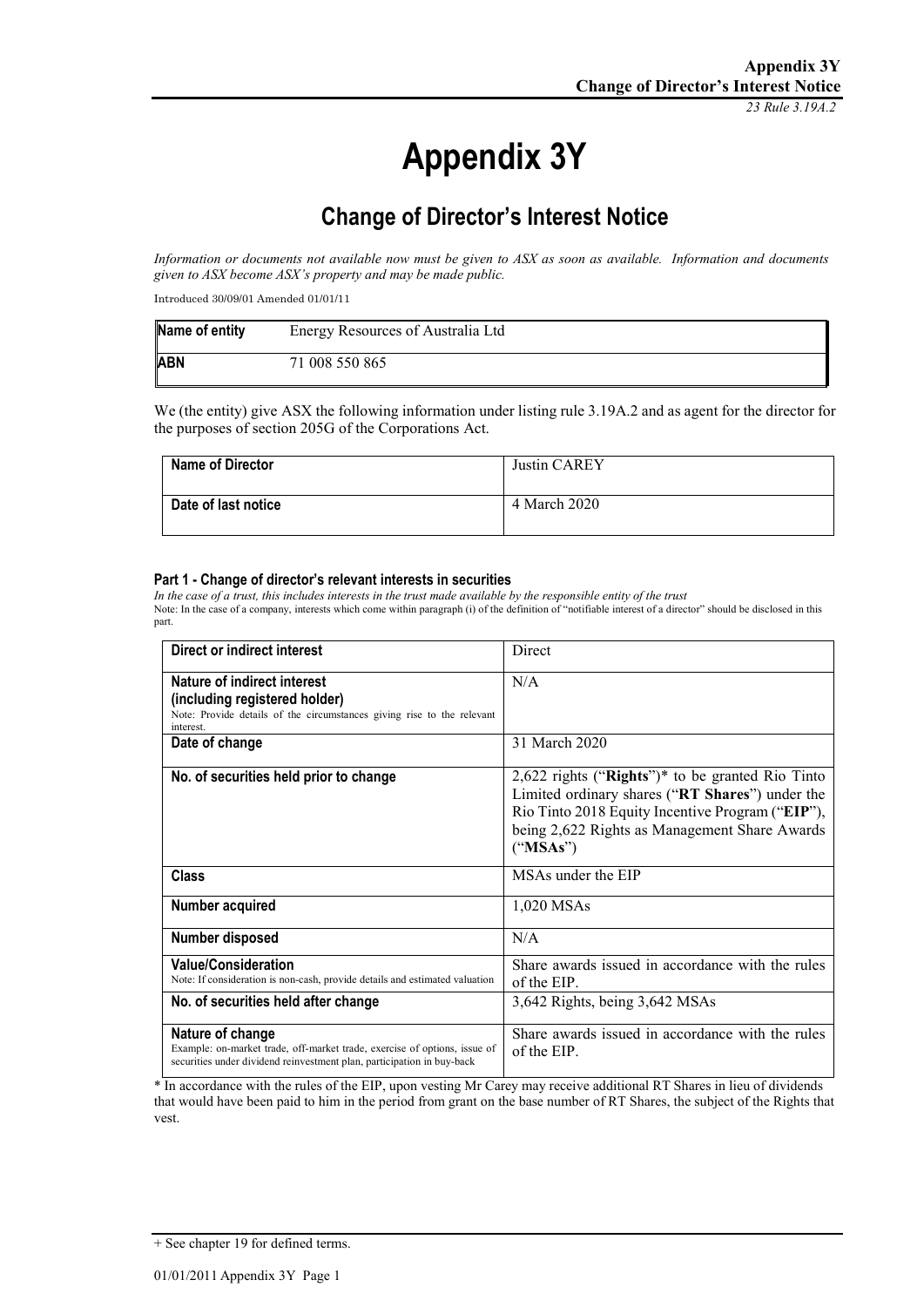| Direct or indirect interest                                                                                                                                             | Indirect                                                                                                                           |
|-------------------------------------------------------------------------------------------------------------------------------------------------------------------------|------------------------------------------------------------------------------------------------------------------------------------|
| Nature of indirect interest<br>(including registered holder)<br>Note: Provide details of the circumstances giving rise to the relevant<br>interest.                     | RT Shares held by Computershare Company<br>Nominees Limited (as nominee for the Vested<br>Share Account on behalf of Justin Carey) |
| Date of change                                                                                                                                                          | N/A                                                                                                                                |
| No. of securities held prior to change                                                                                                                                  | 3,008 RT Shares                                                                                                                    |
| <b>Class</b>                                                                                                                                                            | <b>RT</b> Shares                                                                                                                   |
| Number acquired                                                                                                                                                         | N/A                                                                                                                                |
| Number disposed                                                                                                                                                         | N/A                                                                                                                                |
| <b>Value/Consideration</b><br>Note: If consideration is non-cash, provide details and estimated valuation                                                               | N/A                                                                                                                                |
| No. of securities held after change                                                                                                                                     | 3,008 RT Shares                                                                                                                    |
| Nature of change<br>Example: on-market trade, off-market trade, exercise of options, issue of<br>securities under dividend reinvestment plan, participation in buy-back | N/A                                                                                                                                |

| Direct or indirect interest                                                                                                                                             | Indirect                                                                                                                                                                                                                                                                                         |
|-------------------------------------------------------------------------------------------------------------------------------------------------------------------------|--------------------------------------------------------------------------------------------------------------------------------------------------------------------------------------------------------------------------------------------------------------------------------------------------|
| Nature of indirect interest<br>(including registered holder)<br>Note: Provide details of the circumstances giving rise to the relevant<br>interest.                     | Indirect interest in RT Shares acquired under<br>myShare, the Rio Tinto Limited Global Employee<br>Share Plan ("myShare"), held by Computershare<br>Trustees (Jersey) Limited on behalf of Mr Carey,<br>and a conditional right to additional matching RT<br>Shares ("Matching RT Share Rights") |
| Date of change                                                                                                                                                          | N/A                                                                                                                                                                                                                                                                                              |
| No. of securities held prior to change                                                                                                                                  | 40 RT Shares<br>40 Matching RT Share Rights                                                                                                                                                                                                                                                      |
| Class                                                                                                                                                                   | RT Shares and Matching RT Share Rights                                                                                                                                                                                                                                                           |
| Number acquired                                                                                                                                                         | N/A                                                                                                                                                                                                                                                                                              |
| Number disposed                                                                                                                                                         | N/A                                                                                                                                                                                                                                                                                              |
| <b>Value/Consideration</b><br>Note: If consideration is non-cash, provide details and estimated valuation                                                               | N/A                                                                                                                                                                                                                                                                                              |
| No. of securities held after change                                                                                                                                     | 40 RT Shares<br>40 Matching RT Share Rights                                                                                                                                                                                                                                                      |
| Nature of change<br>Example: on-market trade, off-market trade, exercise of options, issue of<br>securities under dividend reinvestment plan, participation in buy-back | N/A                                                                                                                                                                                                                                                                                              |

\* In accordance with the rules of myShare, upon vesting Mr Carey may receive additional RT Shares in lieu of dividends that would have been paid to him in the period from grant on the base number of RT Shares, the subject of the Rights that vest.

| Direct or indirect interest                                            | Direct |
|------------------------------------------------------------------------|--------|
| Nature of indirect interest                                            | N/A    |
| (including registered holder)                                          |        |
| Note: Provide details of the circumstances giving rise to the relevant |        |
| interest.                                                              |        |

<sup>+</sup> See chapter 19 for defined terms.